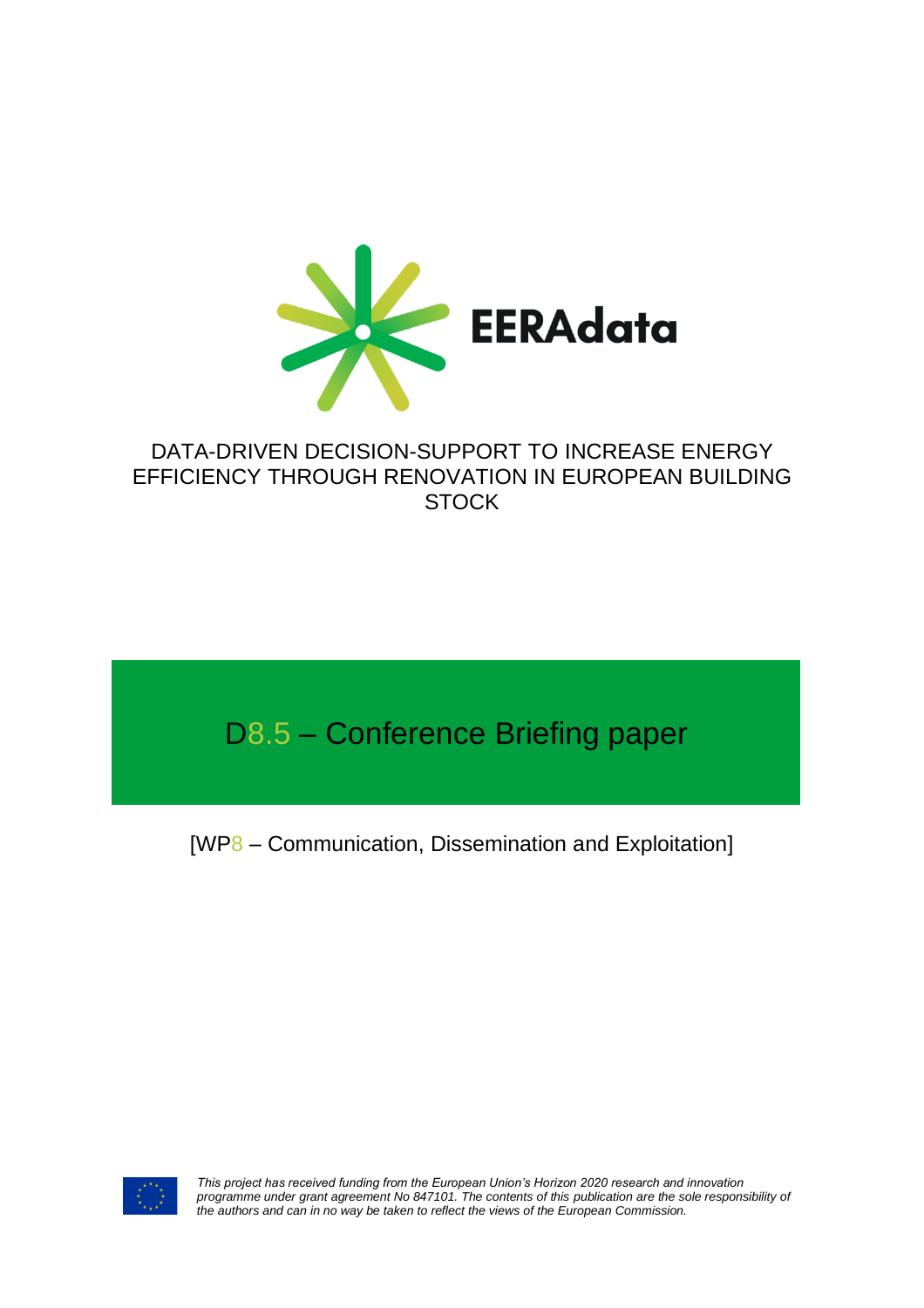

#### **Lead Contributors**  Sebastian Botzler, TUM

[botzler@tum.de](mailto:botzler@tum.de)

Corinna Pannofino, TRI

| <b>Due Date</b>                                                   | 31.10.2021    |
|-------------------------------------------------------------------|---------------|
| <b>Delivery Date</b><br><b>Type</b><br><b>Dissemination level</b> | 01.12.2021    |
|                                                                   | Report        |
|                                                                   | $PU = Public$ |

## **Keywords**

Wider benefits, Cost/benefit assessment, Socio-economic assessment, Indicators, Conference, Results

### **Document History**

| Version          | Date       | <b>Description</b>                           | Reason for Change                             | <b>Distribution</b> |
|------------------|------------|----------------------------------------------|-----------------------------------------------|---------------------|
| V <sub>0.1</sub> | 17.11.2021 | $1st$ Draft                                  | First draft of                                | 18.11.2021          |
|                  |            |                                              | document                                      |                     |
| V <sub>0.5</sub> | 25.11.2021 | Draft with<br>communications<br>feedback TRI | Design and overall<br>content revision        | 26.11.2021          |
| V1.0             | 29.11.2021 | <b>Final Version</b>                         | Adding final<br>touches, designed<br>brochure | 30.11.2021          |

### **Imprint**

This document is issued by the consortium formed for the implementation of the EERAdata project under Grant Agreement N° 847101 by the following partners:

TUM- Technische Universität München (Germany)

TRILATERAL – Trilateral Research LTD (United Kingdom)

ITTI – ITTI SP ZOO (Poland)

DTU – Danmarks Tekniske Universitet (Denmark)

KSSENA –Zavod Energetska Agencija Za Savinjsko Salesko in Korosko (Slovenia)

COAMá – Colegio official de Arquitectos de Malaga (Spain)

AEE – Agencia Andaluza de la Energia (Spain)

COP – Kobenhavns Kommune (Denmark)

MOV– Mestna Obcina Velenje (Slovenia)

### **Disclaimer**

Neither TUM nor any other consortium member nor the authors will accept any liability at any time for any kind of damage or loss that might occur to anybody from referring to this document. In addition, neither the European Commission nor the Agencies (or any person acting on their behalf) can be held responsible for the use made of the information provided in this document.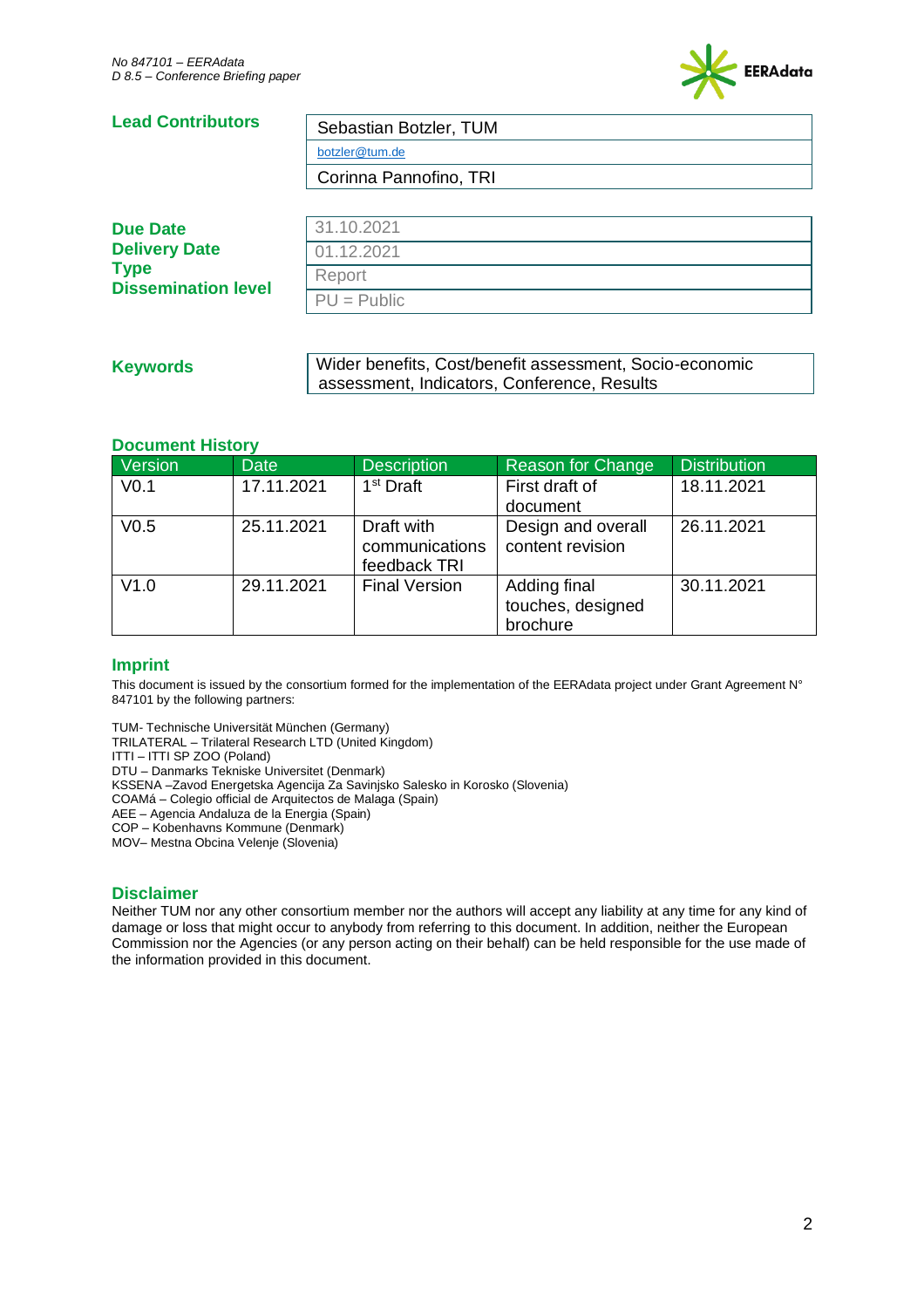

# <span id="page-2-0"></span>**Abstract**

In advance to the final conference of the EERAdata project, this conference brief has been created to be disseminated to all participants and registered stakeholders. The purpose of this document is to provide a concise overview over the project, its goals, intention, methodologies as well as results. It provides a starting point for further discussions and information throughout the conference and its online enhancements. Furthermore, it will be distributed through the website and used as a project information brochure after the conference as well.

Main content of the briefing paper:

- Project intention and partners
- Project goals
- Project outputs and results
- Methodological insights
- The EERAdata Decision Support Tool short description

This deliverable, however, not only contains the conference brief but also the conference agenda and an overview over the underlying principles of the event.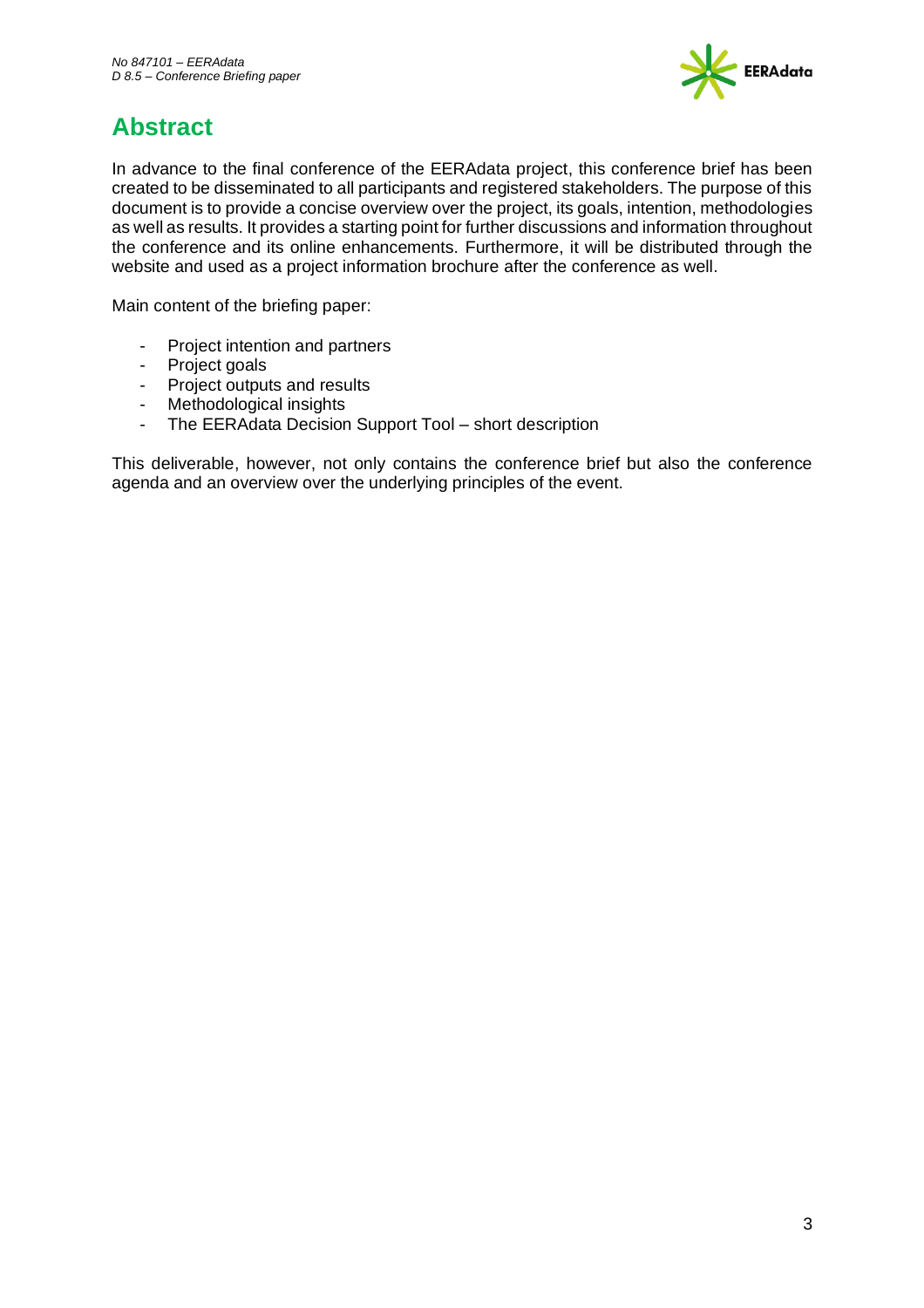

# **Table of contents**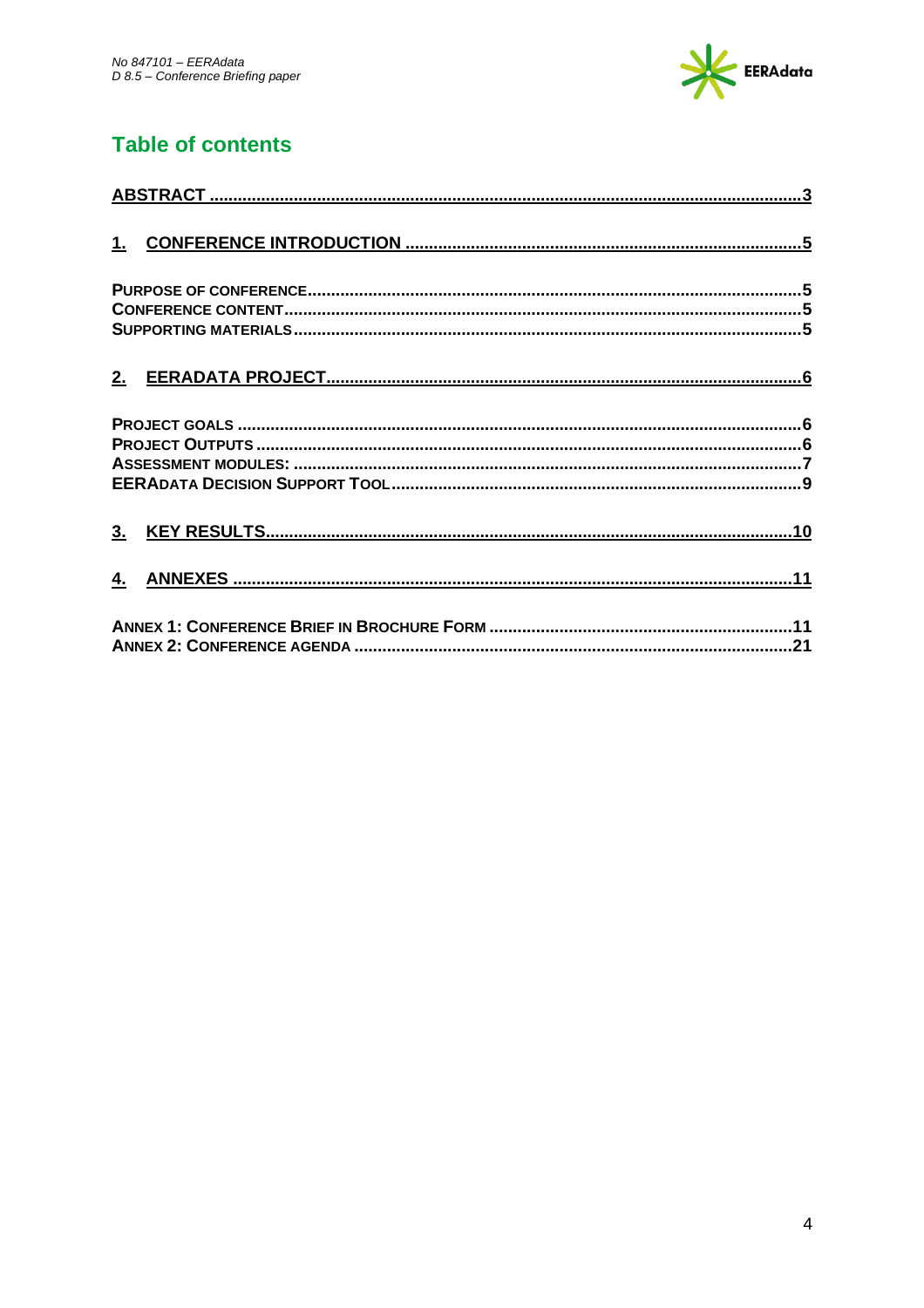

# <span id="page-4-0"></span>**1. Conference Introduction**

# <span id="page-4-1"></span>Purpose of conference

The EERAdata project has organised a final conference for at least 70 stakeholder representatives as its final and public dissemination event. The conference will bring together key stakeholders working in the field of energy renovation of buildings to jointly address the challenges and barriers of better understanding and quantifying wider benefits of potential Energy Efficiency investment projects. The EERAdata consortium will present newly developed approaches embodied within an online decision-support tool (DST), with the ambition of facilitating more effective strategic planning in the scope of the vision of the renovation wave. A core element will be the demonstration of the EERAdata Decision Support tool and its main features as well as case study results. This should raise interest among potential secondary implementers in the audience. Test accounts will be made available for interested parties after the conference.

Originally, the conference was meant to take place in a central, well-connected location allowing easy access by invited stakeholders from across Europe. However, due to the COVID-19 situation, the event will take place online, with the project partners that are able to travel, participating from COAMA's headquarters in Malaga, Spain. Partners have invited their contacts to attend the conference and promoted the event on the [project website](https://eeradata-project.eu/2021/11/09/the-final-conference/) and on social media to increase its visibility and outreach. A brief has been prepared prior to the conference, acting as a briefing paper that will be included in a delegate pack to be provided to conference participants digitally. The pack will furthermore contain publications, public deliverables as well as tutorial videos for the tool.

See the full agenda in Annex 2.

# <span id="page-4-2"></span>Conference content

- $\blacksquare$ Hybrid event: project team is present and presentations from the team are streamed online. External participants are presenting online from their location.
- Language: English
- Target audience: key stakeholders working in the field of energy renovation of buildings, researchers, and academics
- In presence: 10-15 participants from the EERAdata team
- Online: ca. 70 participants
- Proposed platform for online interaction [\(https://www.gather.town/\)](https://www.gather.town/)
- Interaction between stakeholders and presenters [\(https://www.mentimeter.com/\)](https://www.mentimeter.com/)

# <span id="page-4-3"></span>Supporting materials

- $\mathbf{r}$ Feedback tool and blackboard to exchange ideas, etc. online and in person
- Brochures and Info Point  $\blacksquare$
- $\mathbf{r}$ Signature list for the ones that are interested in testing the tool
- Online Videos and tutorials of the DST as well as video snippets from project partners online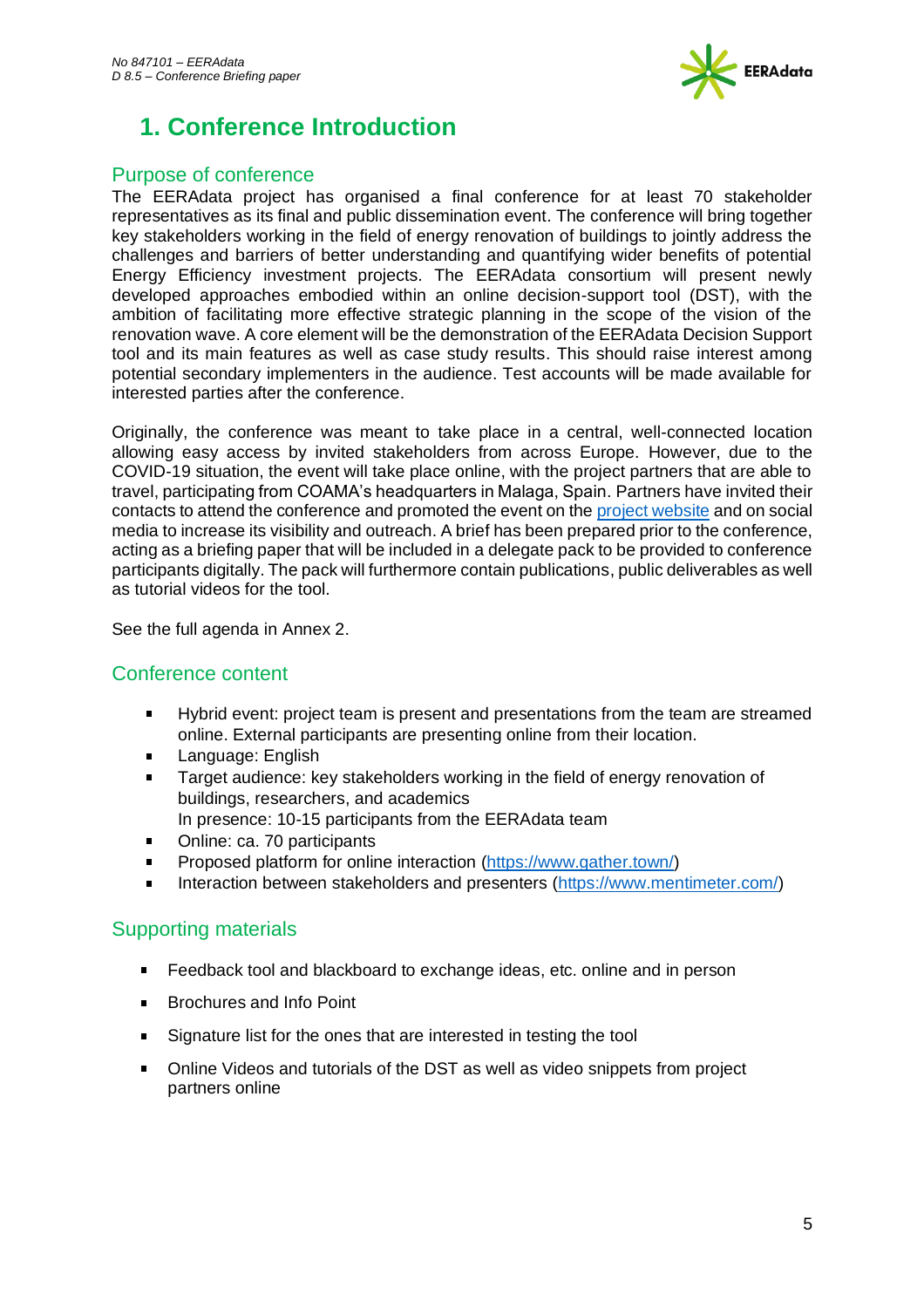

# <span id="page-5-0"></span>**2. EERAdata Project**

The EERAdata project has developed and tested a decision-support tool to help local administrations in the collection and processing of their building and demographic data towards an assessment and prioritisation of Energy Efficiency measures in planning, renovating, and constructing buildings.

While EU policy assigns a primary role to Energy Efficiency (EE), the lack of a holistic



understanding of the impact of EE investments has hindered its integration in the policymaking process. Coordination between demand and supply side of energy policy is not targeted, and there is a need to gather the evidence on the benefits of EE in ecological and socio-economic terms, as well as on its interactions with the broader policy context and energy market.

- **EERAdata will operationalise the Energy Efficiency first Principle (EEfP) on a College municipal and regional level**
- **It assesses the multiple benefits that arise through energy efficiency measures**   $\mathbf{r}$ **applied on single buildings**
- **It has created a software solution and related database which helps municipalities and regions to perform these assessments**

# <span id="page-5-1"></span>Project goals

- Broader justification for energy efficiency investments  $\blacksquare$
- $\blacksquare$ Identifying economic and monetary benefits for various stakeholders
- Argument and motivation for more comprehensive energy efficiency measures  $\mathbf{u}$  .
- Changing the role of buildings  $\mathbf{r}$
- $\mathbf{r}$ Increasing wellbeing and health
- $\blacksquare$ Quantifying the impact of building renovation on societal issues (fuel poverty, environmental pollution, climate change, etc.)

# <span id="page-5-2"></span>Project Outputs

- 1. Scientific calculation methodologies to assess EE in the economic, social, and environmental sectors
- 2. Parameter and indicator list for socio-economic and LCA assessment
- 3. Data collection guidelines and templates
- 4. Assessment and Decision-Support Tool (EERAdata DST)
- 5. Comprehensive database with default and proxy values
- 6. Implementing Guidelines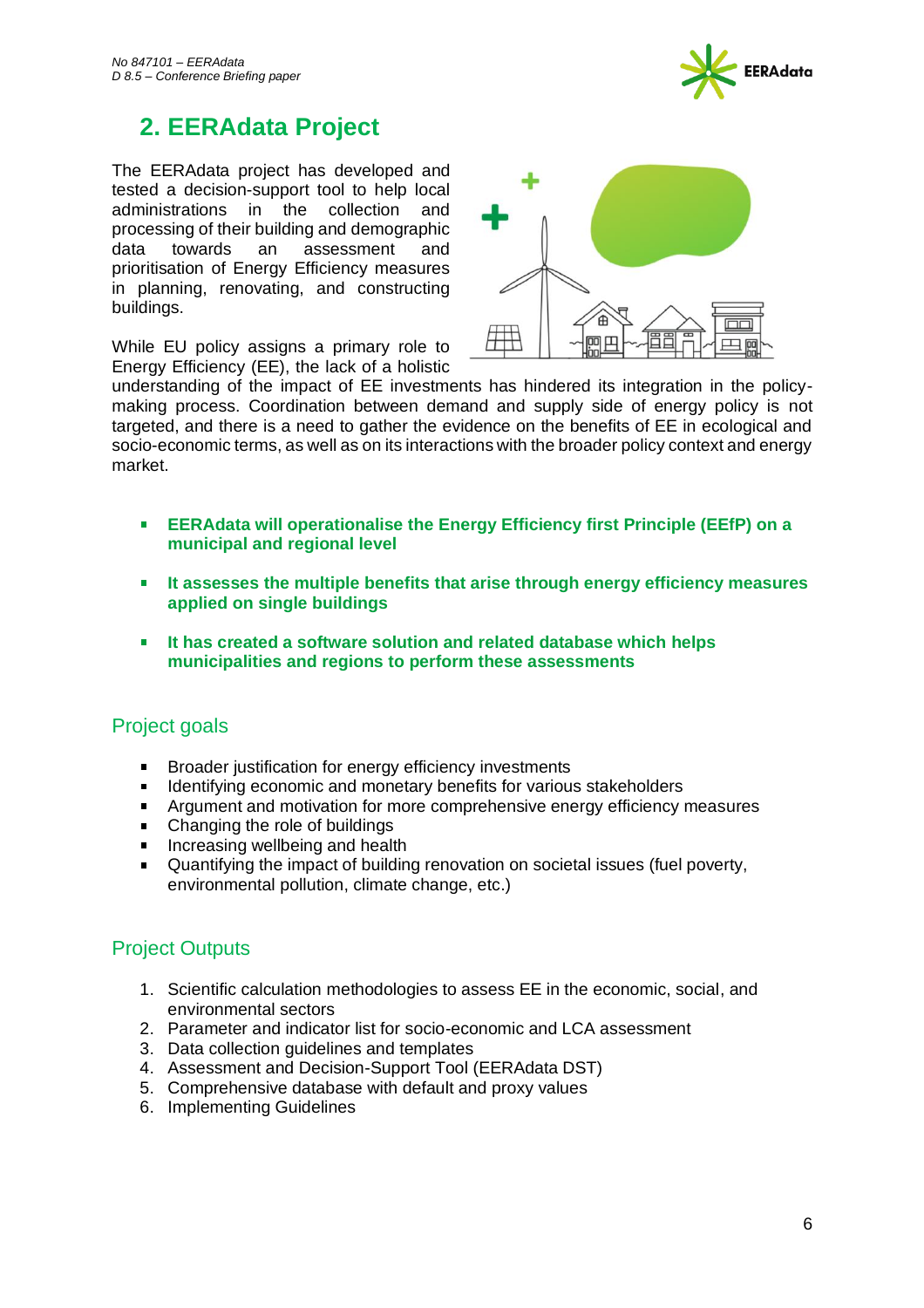

# <span id="page-6-0"></span>Assessment modules:

The EERAdata project and the Decision Support Tool are based on 6 modules with 5 assessment methodologies which are interconnected. The process starts with building and municipal data preparation and integration into the DST databases. Based on this data, the energy demand and consumption of one or multiple buildings is calculated. This feeds into the life cycle assessment and indoor environment assessment modules. The results of all three modules are then monetised and further evaluated in the Socio-economic assessment module. The final element is the supply side assessment which estimates the cost benefits of alternative supply side investments, compared to the previously calculated energy efficiency investments. All calculations can be done for the status quo of the selected building and multiple renovation options which can be combined and compared with each other.



### **Data management and preparation**

The data management comprises three layers of datasets:

- **Building related data** for the specific buildings like geometry, age, technology, materials
- **Municipal data** like location of building, weather, economy, environment, tax system,  $Ar$
- **Global datasets** like statistics, scientific findings, modelling elements, norms, etc.

There are three quality levels of data in the calculation process:

- There is **minimum required data** which represent the minimum data which is needed to run calculations, like building geometry or weather data. This data has to be real, building specific data.
- There is **desired data,** which improve the results of the calculations significantly, like the real building u-values, heating system details, energy sources, materials, etc.
- There is **detailed data** which improve the results but are hard to find and integrate into the database. Mostly this refers to model-related data or details like window opening area or the exact shading factors etc.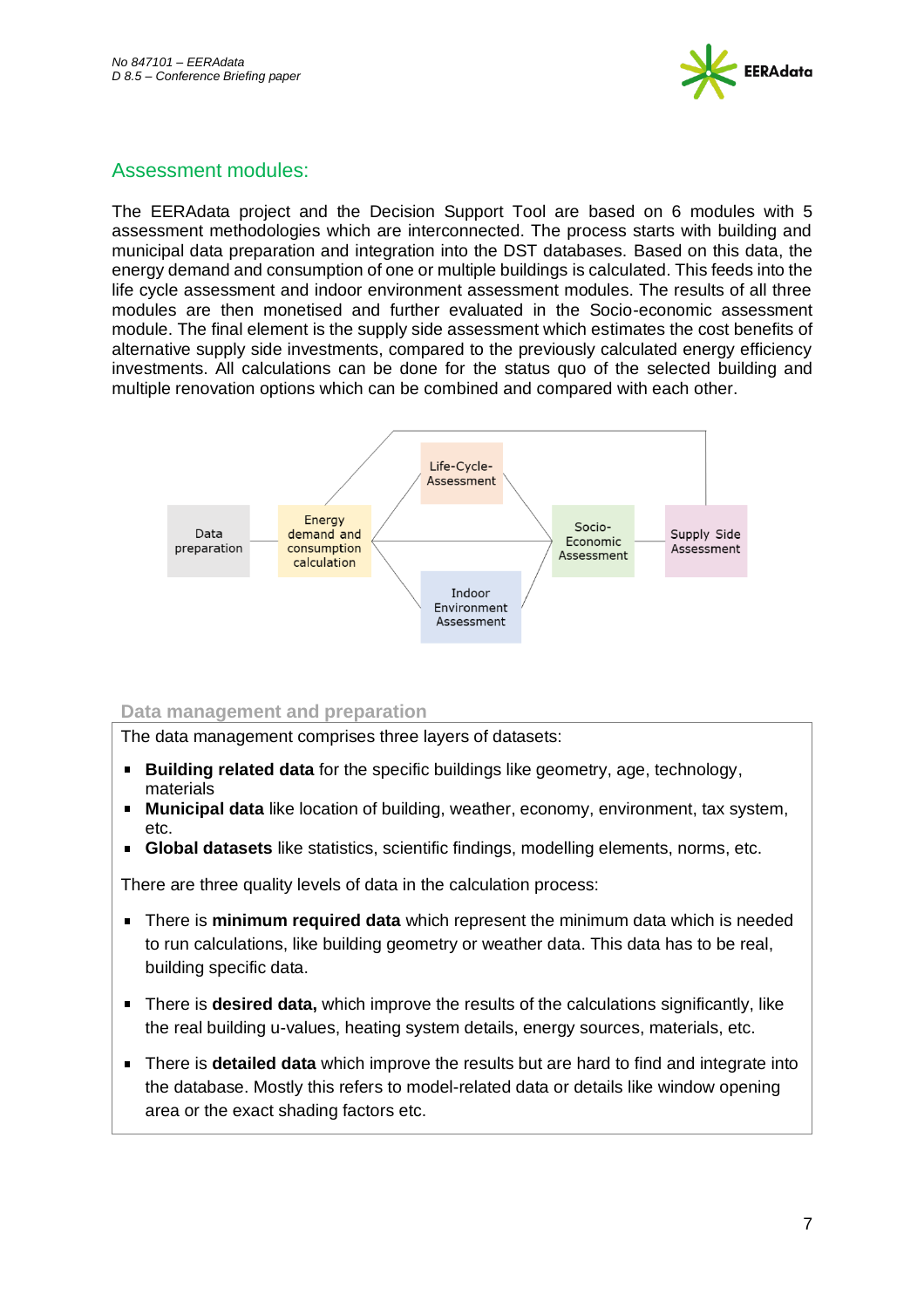

# **Energy Demand and consumption calculation**

The energy demand calculation is the first assessment that is applied on the selected building. It is based on a static calculation of energy loads related to the geometry, construction, and energy systems of the building and its surrounding temperatures.

- Specific and total final energy demand for heating and domestic hot water
- $\mathbf{E}^{(1)}$ Specific and total primary energy demand for heating and domestic hot water
- **Total heating load for heating and domestic hot water**

# **Life Cycle Assessment**

The life cycle assessment takes into account the building materials and technology. It assesses the global warming potential and primary energy demand over the whole life cycle from construction over operation to end of life. Outputs are:

- Embedded specific and total primary energy demand for renewable and nonrenewable sources
- Operational specific and total primary energy demand for renewable and nonrenewable sources
- Embedded specific and total global warming potential in  $kg CO<sub>2</sub>$  eq.
- **•** Operational specific and total global warming potential in kg  $CO<sub>2</sub>$  eq.

# **Indoor Climate Assessment**

The indoor climate assessment is based on empirical data and simulates the indoor climate in the selected building by taking into account parameters like building geometry, weather, window openings, ventilation, terrain factors and many more. It estimates the productivity and health of occupants in schools based on indoor temperature and  $CO<sub>2</sub>$ concentration. Outputs are:

- Indoor temperature and  $CO<sub>2</sub>$  concentration over the year
- Indoor air quality categories  $\mathbf{r}$  .
- **Teachers and pupils' performance**
- Teachers and pupils' sick days  $\blacksquare$
- Monetised values for performance increase and reduction of sick days

# **Socio-Economic Assessment**

Based on the LCA and Indoor climate assessments, the socio-economic impacts are monetised. Outputs of the other modules are processed into a probability network (Bayesian Network) in which they are combined with socio-economic parameters and local conditions of the assessing municipality. Out of  $CO<sub>2</sub>$  emission numbers, the various  $CO<sub>2</sub>$  costs are calculated, for example. The outputs are:

- Job creation in FTE/year and reduced unemployment expenditure
- Trade and Income tax revenues as one-time effects for the investment  $\blacksquare$
- Fuel poverty alleviation
- Social, Tax and Emission trading  $CO<sub>2</sub>$  costs
- $\mathbf{E}^{\text{max}}$ Energy cost
- Particulate matter emissions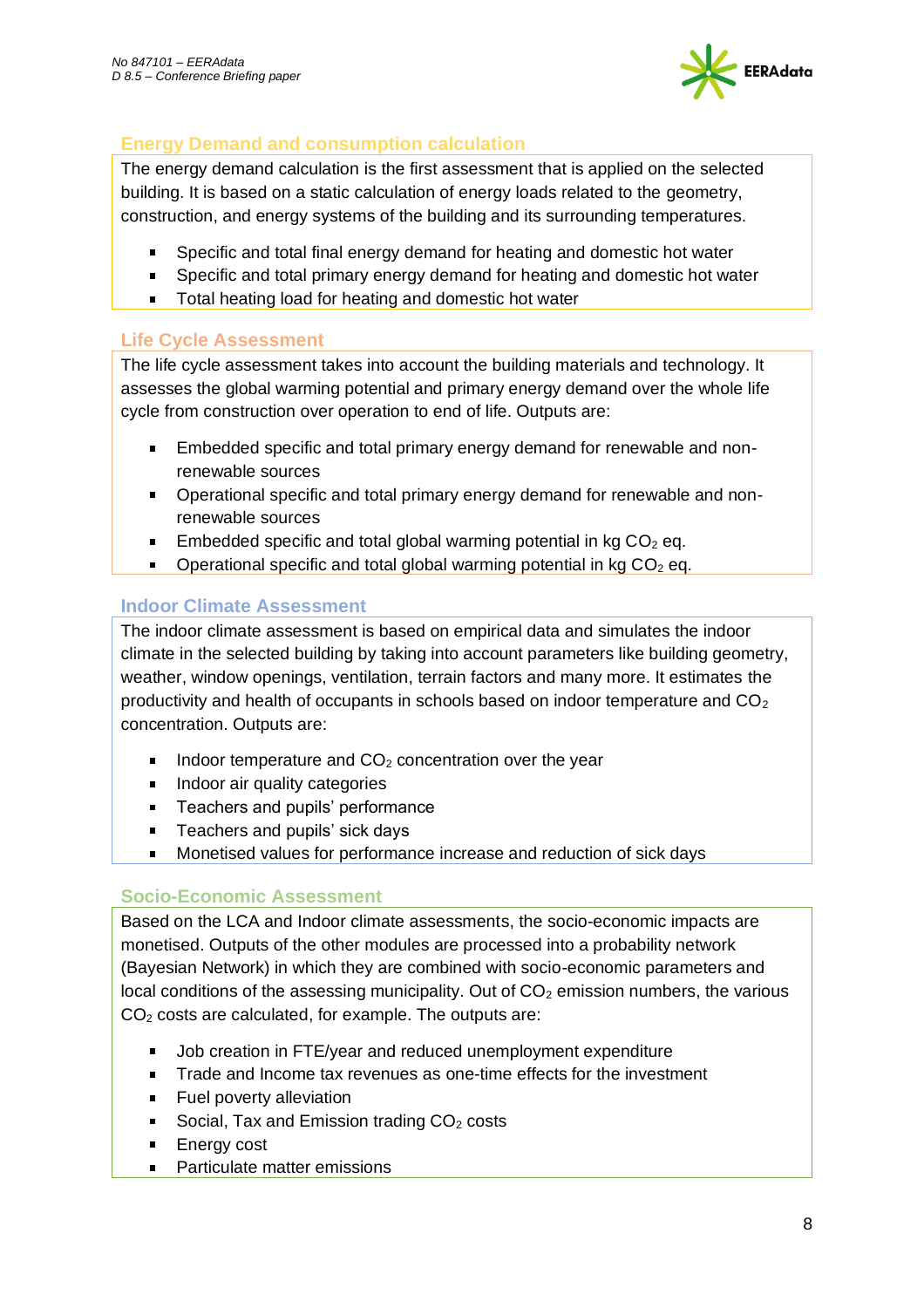

# **Supply Side Assessment**

Supply side assessment was integrated as a counterpart to the other modules. It assesses what would happen when all the investment is made on on-site or decentral renewable energy generation instead of energy efficiency. Some solutions are on-site PV, wind parks, biomass, etc. Outputs are:

- $\blacksquare$ Investment cost for supply side solution
- CO<sup>2</sup> emission reduction
- Energy cost reduction  $\blacksquare$
- $\blacksquare$ Various supply side options

# <span id="page-8-0"></span>EERAdata Decision Support Tool

The EERAdata Decision Support Tool integrates all 5 assessment methods and the complex data management system into one browser-based software solution. It comprises and imports functions for building data and three user types. The normal user can create projects by combining buildings assigning renovation measures and assessment methods. These projects are then processed, and results are listed. The expert user can import buildings, define parameters, and can change all properties of the tool to adjust it to local conditions. The admin user can create users and assign roles for the further use of the tool.

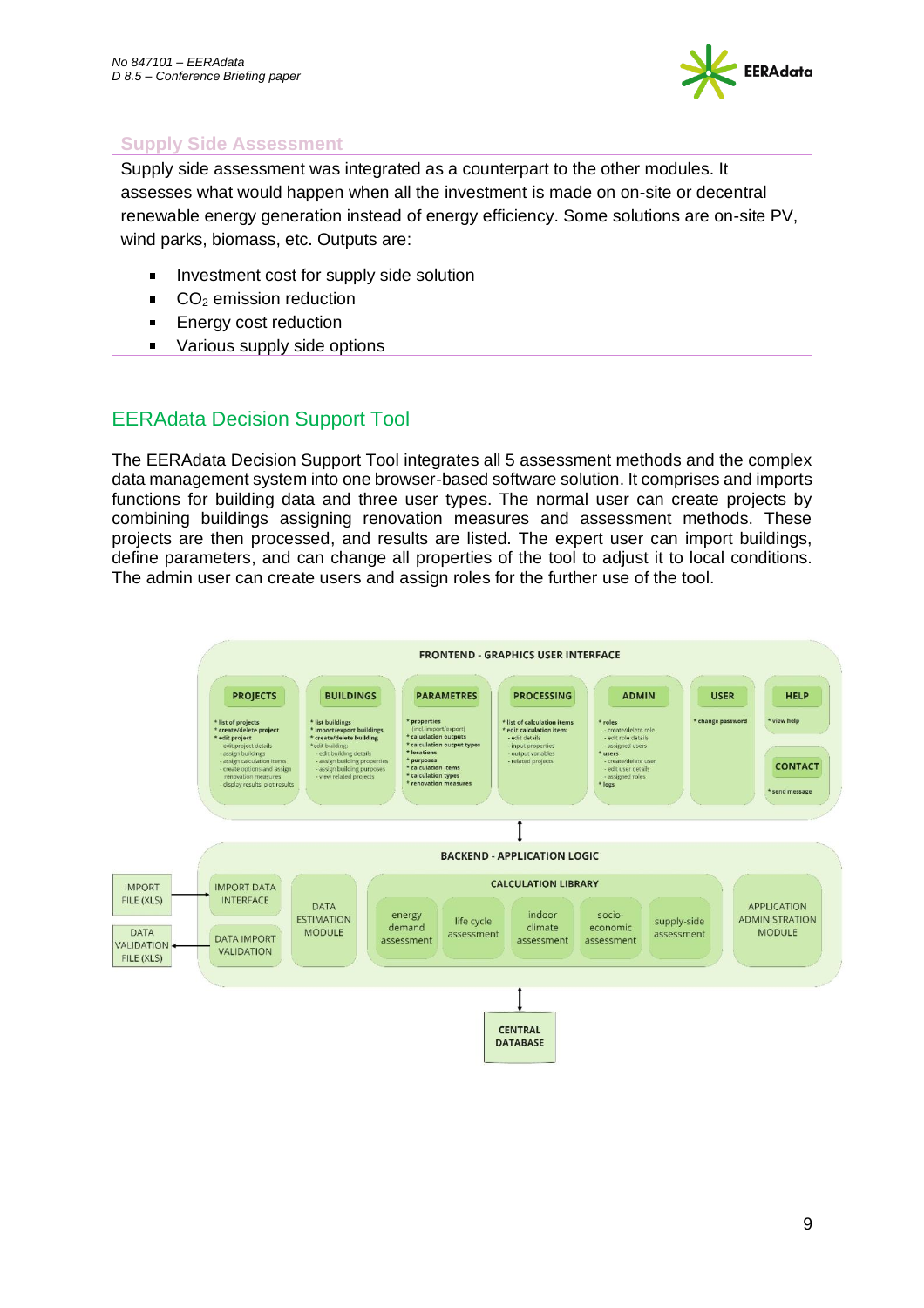

# <span id="page-9-0"></span>**3. Key Results**

The 5 assessment modules calculate outputs for single buildings or several buildings in a batch simulation. These outputs can be sorted by the directness of impact for the planning and investing entity:

### **1. Without benefits, only energy related savings**

- Energy cost reduction
- $\rightarrow$  Payback time: baseline

### **2. With wider socio-economic benefits**

- + Reduction of sick days among teachers
- + Increase of teachers' performance
- + Tax returns (income and trade tax)
- + Reduction of CO<sub>2</sub> emission cost (Tax, Emission Trading costs)
- $\rightarrow$  Payback time: reduction up to a factor of 5-15

### **3. With societal socio-economic benefits**

- + Increase of pupil performance due to higher learning performance in school
- + Reduction of sick days among pupils in schools
- + Job creation and related reduction of unemployment expenditure
- $+$  Reduction of social  $CO<sub>2</sub>$  emission cost
- $\rightarrow$  Payback time reduction up to a factor of 15-45

### **4. To compare Supply Side Assessment**

Energy cost savings

# **Project contact and DST testing opportunity:**

**Technical University Munich** Sebastian Botzler [Botzler@tum.de](mailto:Botzler@tum.de)

### **ITTI**

Andrzej Adamczyk [aadamczyk2@itti.com.pl](mailto:aadamczyk2@itti.com.pl)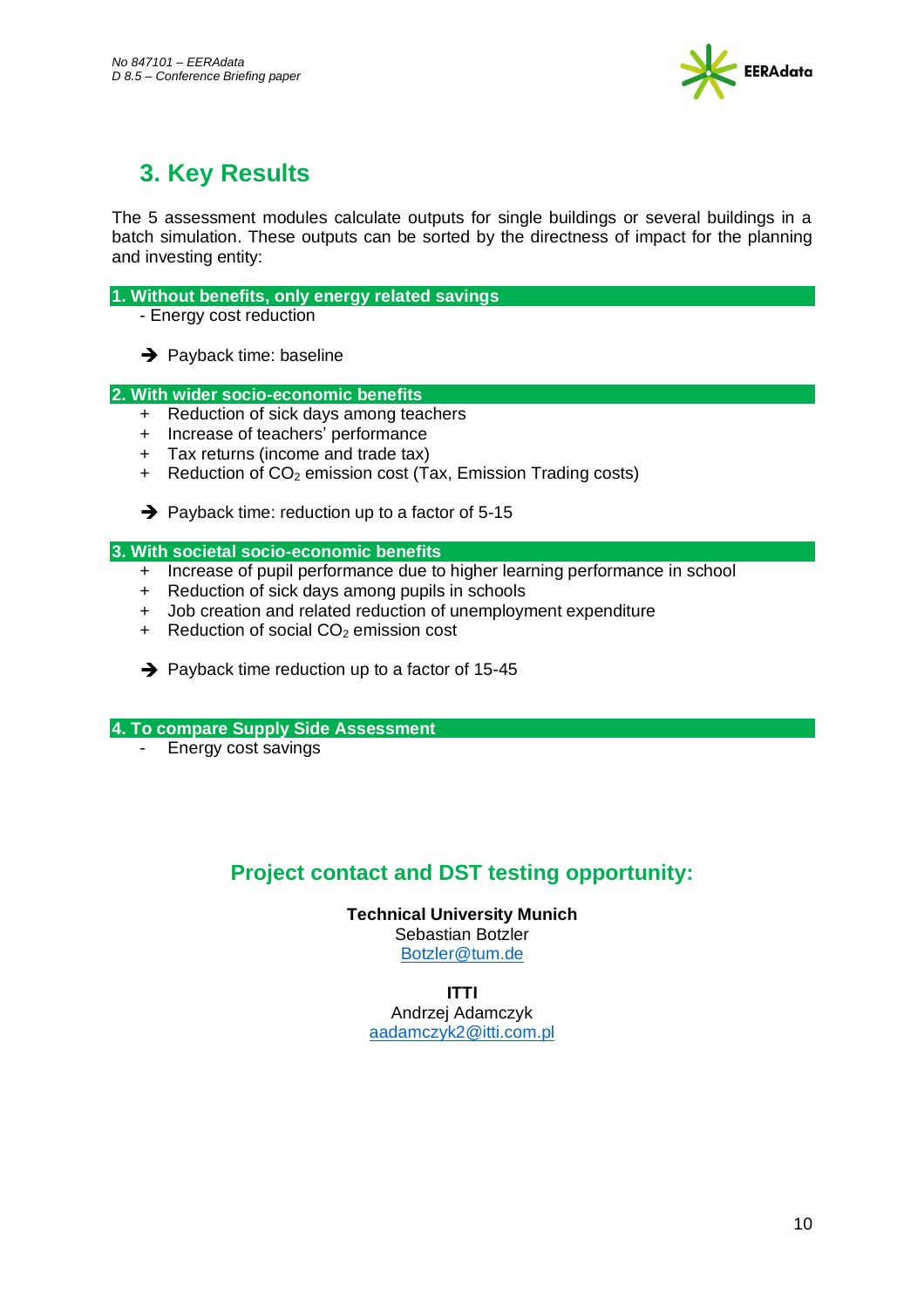

# <span id="page-10-0"></span>**4. Annexes**

<span id="page-10-1"></span>Annex 1: Conference Brief in Brochure Form

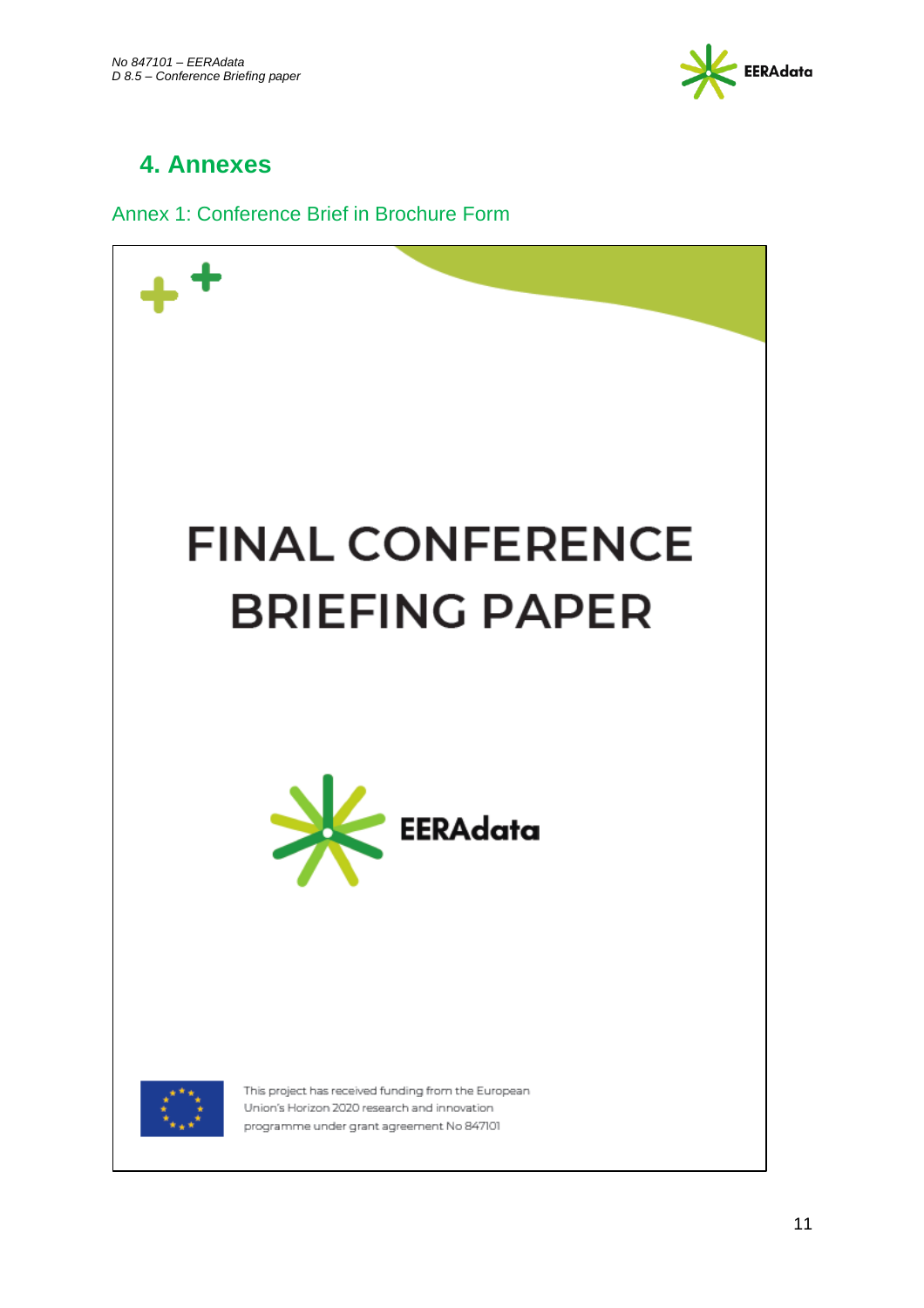

# **EERADATA PROJECT**

The EERAdata project has developed and tested a decision-support tool to help local administrations in the collection and processing of their building and demographic data towards an assessment and prioritisation of Energy Efficiency measures in planning, renovating, and constructing buildings.



While EU policy assigns a primary role to Energy Efficiency (EE), the lack of a holistic understanding of the impact of EE investments has hindered its integration in the policy-making process. Coordination between demand and supply side of energy policy is not targeted, and there is a need to gather the evidence on the benefits of EE in ecological and socio-economic terms, as well as on its interactions with the broader policy context and energy market.

- EERAdata will operationalise the Energy Efficiency first Principle (EEfP) on a municipal and regional level
- It assesses the multiple benefits that arise through energy efficiency measures applied on single buildings
- It has created a software solution and related database which helps municipalities and regions to perform these assessments



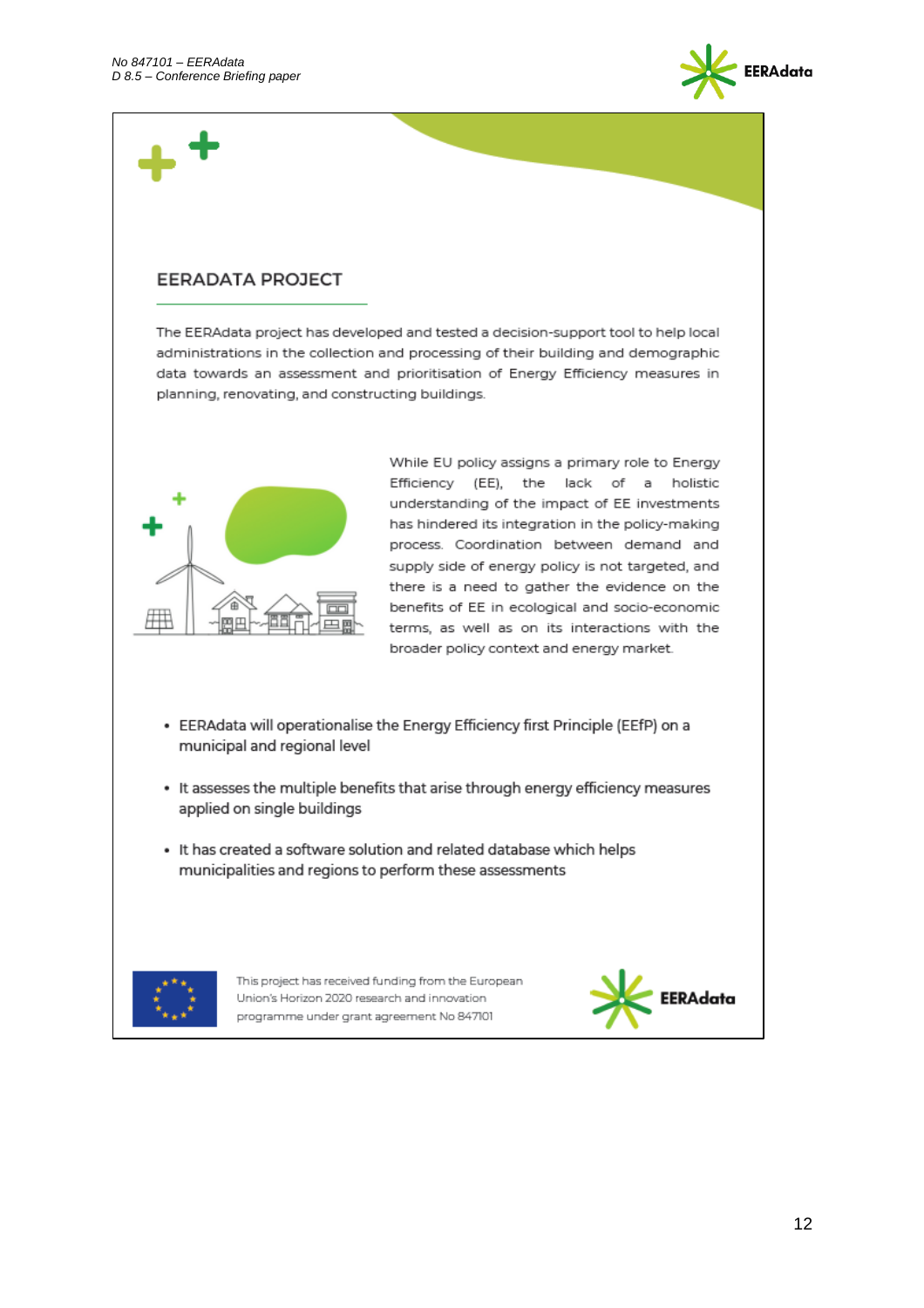

# PROJECT GOALS

- Broader justification for energy efficiency investments
- Identifying economic and monetary benefits for various stakeholders
- \* Argument and motivation for more comprehensive energy efficiency measures
- Changing the role of buildings
- Increasing wellbeing and health
- . Quantifying the impact of building renovation on societal issues (fuel poverty, environmental pollution, climate change, etc.)

## PROJECT OUTPUTS

- 1. Scientific calculation methodologies to assess EE in the economic, social, and environmental sectors
- 2. Parameter and indicator list for socio-economic and LCA assessment
- 3. Data collection guidelines and templates
- 4. Assessment and Decision-Support Tool (EERAdata DST)
- 5. Comprehensive database with default and proxy values
- 6. Implementing Guidelines



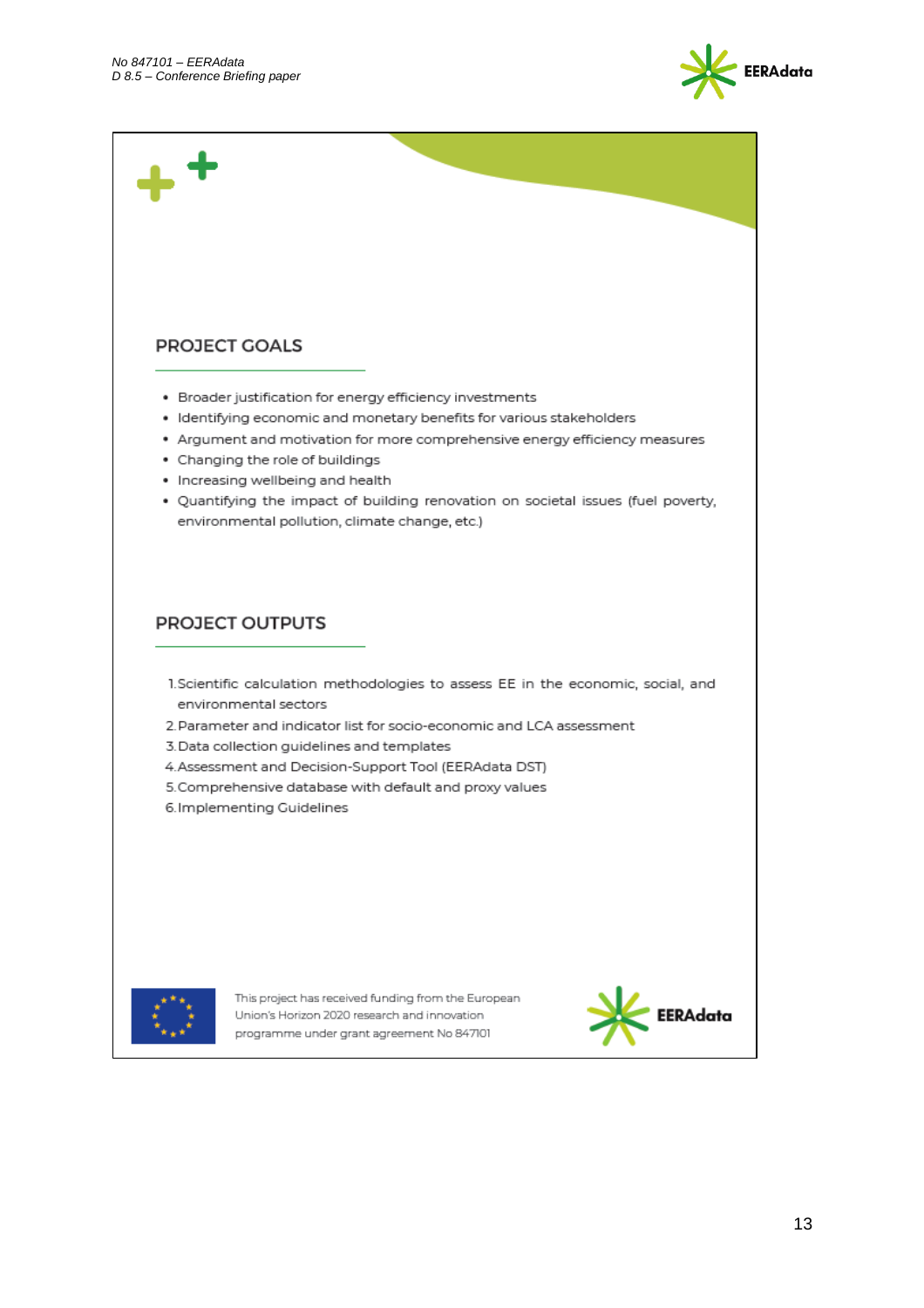

## **ASSESSMENT MODULES**

The EERAdata project and the Decision Support Tool are based on 6 modules with 5 assessment methodologies which are interconnected. The process starts with building and municipal data preparation and integration into the DST databases. Based on this data, the energy demand and consumption of one or multiple buildings is calculated. This feeds into the life cycle assessment and indoor environment assessment modules. The results of all three modules are then monetised and further evaluated in the Socio-economic assessment module. The final element is the supply side assessment which estimates the cost benefits of alternative supply side investments, compared to the previously calculated energy efficiency investments. All calculations can be done for the status quo of the selected building and multiple renovation options which can be combined and compared with each other.

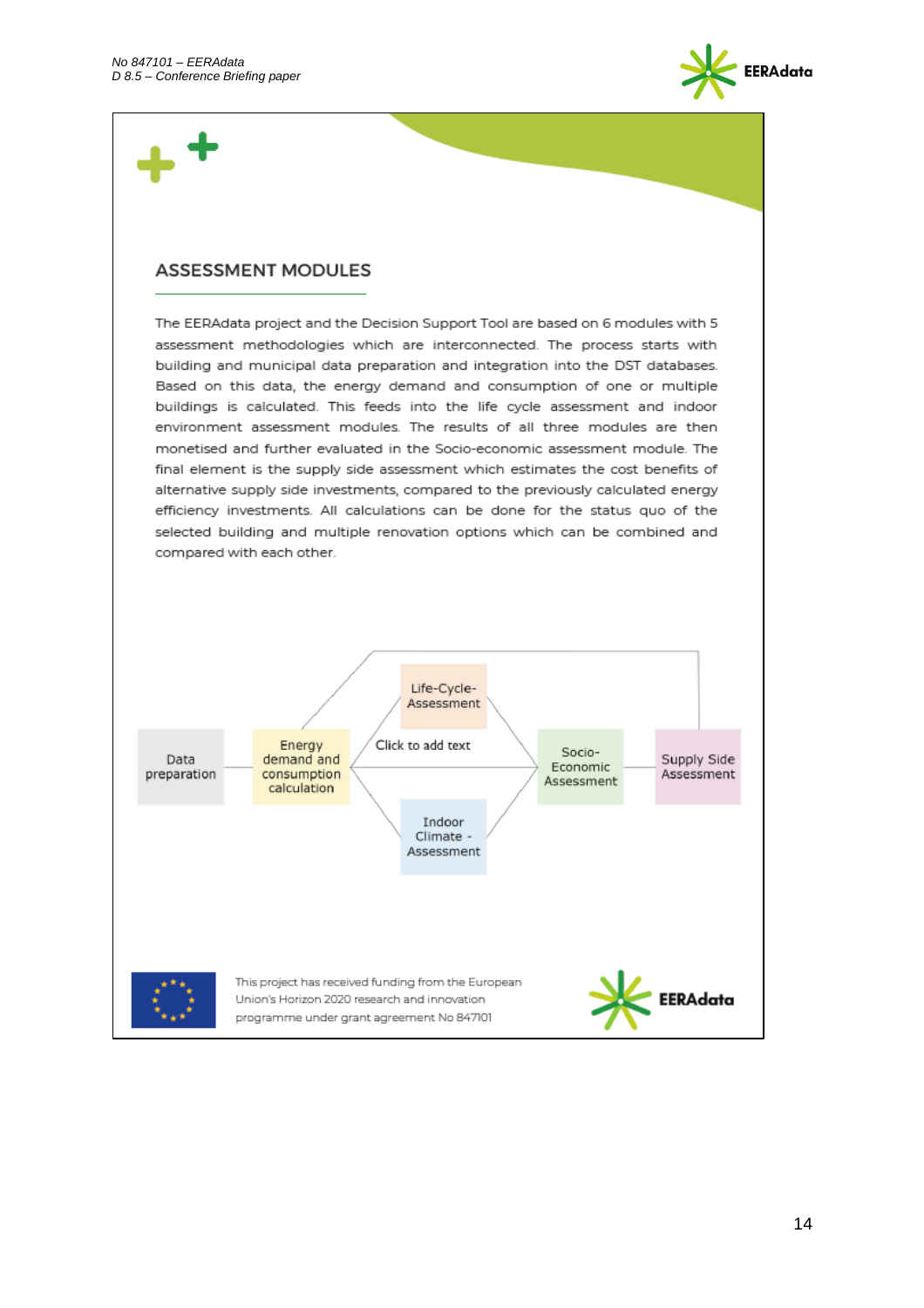

# DATA MANAGEMENT AND PREPARATION

The data management comprises three layers of datasets:

- . Building related data for the specific buildings like geometry, age, technology, materials
- · Municipal data like location of building, weather, economy, environment, tax system, etc.
- · Global datasets like statistics, scientific findings, modelling elements, norms, etc.

There are three quality levels of data in the calculation process:

- . There is minimum required data which represent the minimum data which is needed to run calculations, like building geometry or weather data. This data has to be real, building specific data.
- . There is desired data, which improve the results of the calculations significantly, like the real building u-values, heating system details, energy sources, materials, etc.
- . There is detailed data which improve the results but are hard to find and integrate into the database. Mostly this refers to model-related data or details like window opening area or the exact shading factors etc.

# **ENERGY DEMAND AND CONSUMPTION CALCULATION**

The energy demand calculation is the first assessment that is applied on the selected building. It is based on a static calculation of energy loads related to the geometry, construction, and energy systems of the building and its surrounding temperatures.

- Specific and total final energy demand for heating and domestic hot water
- Specific and total primary energy demand for heating and domestic hot water
- Total heating load for heating and domestic hot water



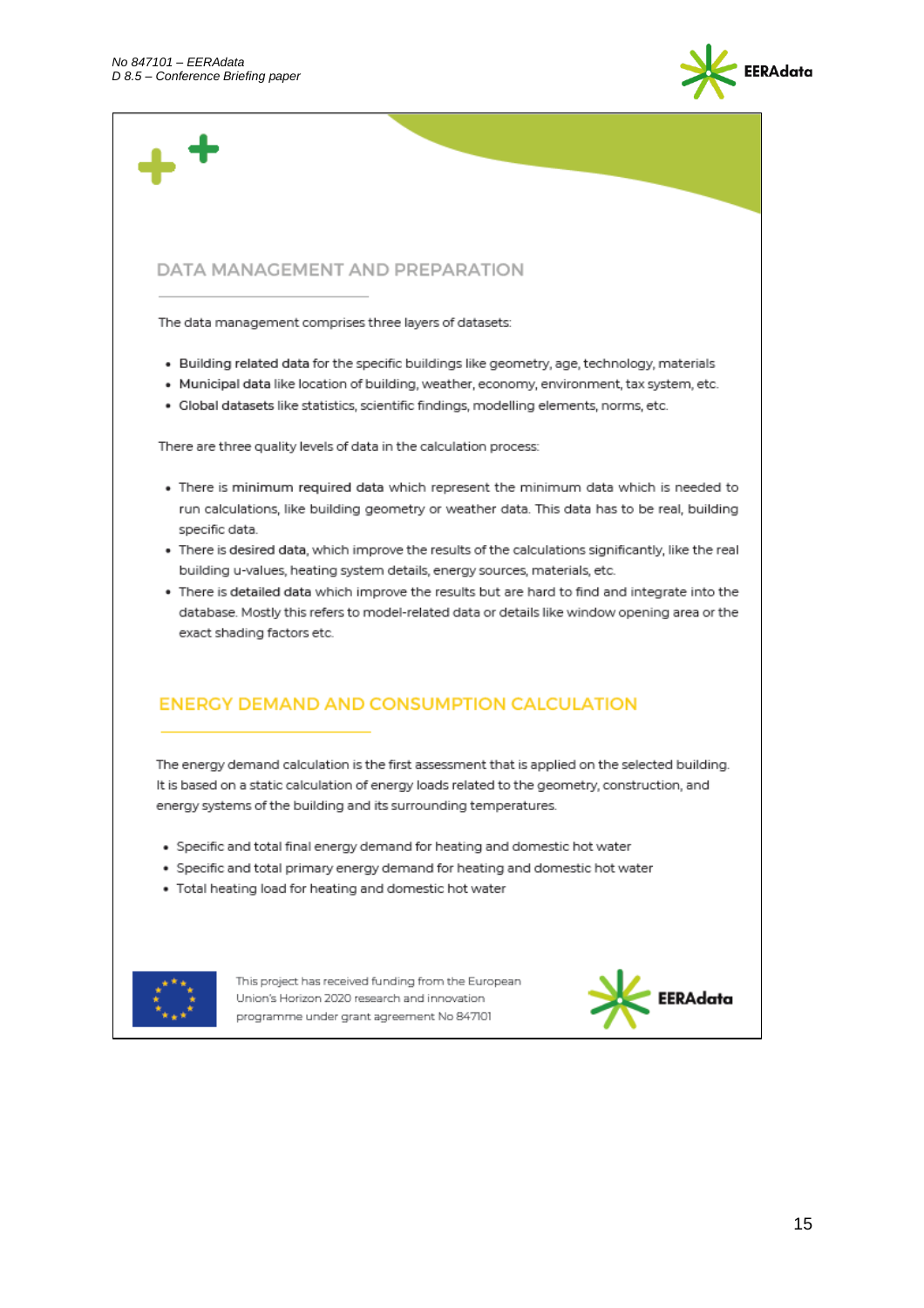

# **LIFE CYCLE ASSESSMENT**

The life cycle assessment takes into account the building materials and technology. It assesses the global warming potential and primary energy demand over the whole life cycle from construction over operation to end of life. Outputs are:

- . Embedded specific and total primary energy demand for renewable and non-renewable sources
- . Operational specific and total primary energy demand for renewable and non-renewable sources
- Embedded specific and total global warming potential in kg CO2 eq.
- . Operational specific and total global warming potential in kg CO2 eq.

# **INDOOR CLIMATE ASSESSMENT**

The indoor climate assessment is based on empirical data and simulates the indoor climate in the selected building by taking into account parameters like building geometry, weather, window openings, ventilation, terrain factors and many more. It estimates the productivity and health of occupants in schools based on indoor temperature and CO2 concentration. Outputs are:

- Indoor temperature and CO2 concentration over the year
- · Indoor air quality categories
- · Teachers and pupils' performance
- Teachers and pupils' sick days
- Monetised values for performance increase and reduction of sick days



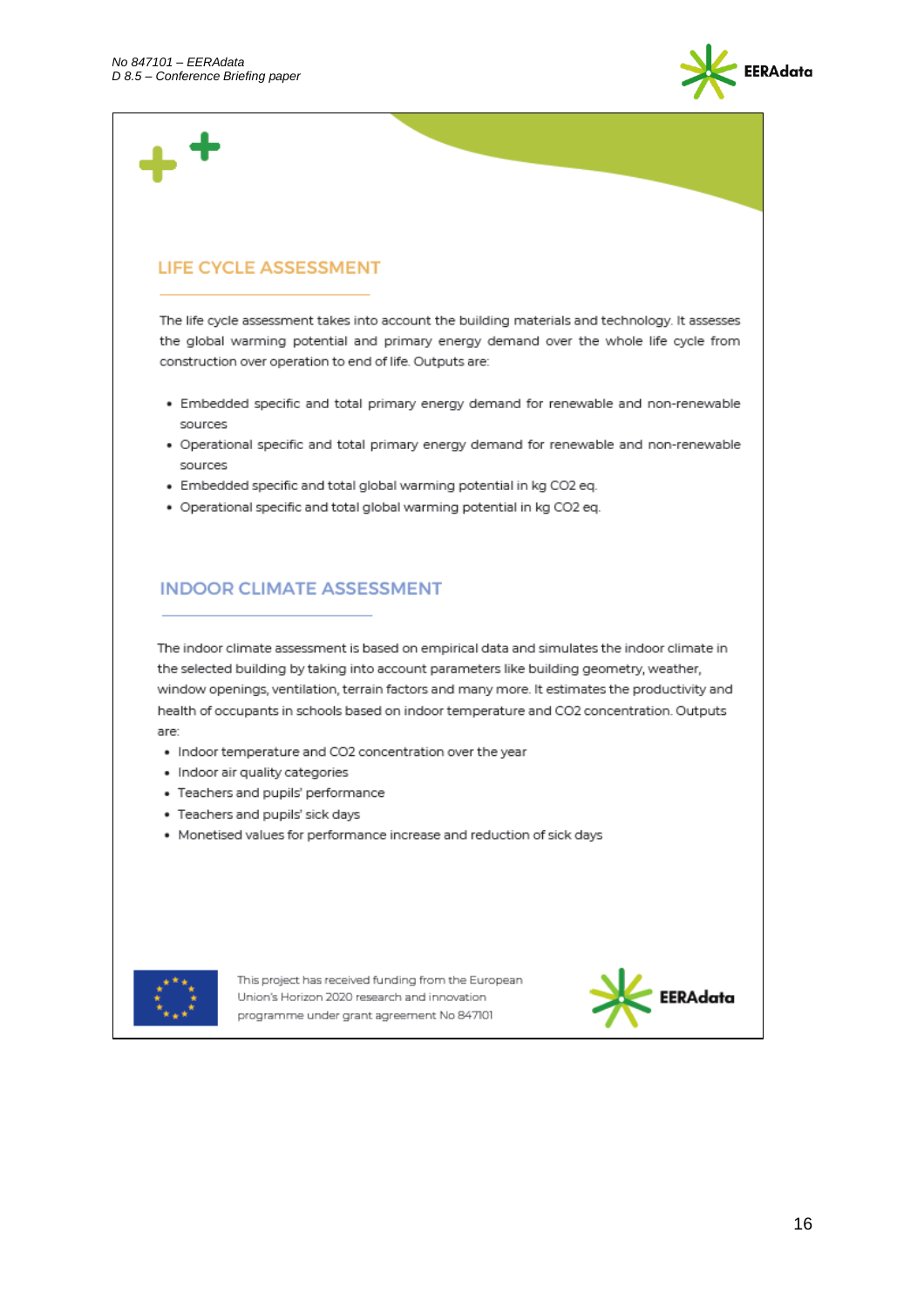

# SOCIO-ECONOMIC ASSESSMENT

Based on the LCA and Indoor climate assessments, the socio-economic impacts are monetised. Outputs of the other modules are processed into a probability network (Bayesian Network) in which they are combined with socio-economic parameters and local conditions of the assessing municipality. Out of CO2 emission numbers, the various CO2 costs are calculated, for example. The outputs are:

- . Job creation in FTE/year and reduced unemployment expenditure
- Trade and Income tax revenues as one-time effects for the investment
- Fuel poverty alleviation
- Social, Tax and Emission trading CO2 costs
- · Energy cost
- Particulate matter emissions

## **SUPPLY SIDE ASSESSMENT**

Supply side assessment was integrated as a counterpart to the other modules. It assesses what would happen when all the investment is made on on-site or decentral renewable energy generation instead of energy efficiency. Some solutions are on-site PV, wind parks, biomass, etc. Outputs are:

- Investment cost for supply side solution
- CO2 emission reduction
- Energy cost reduction
- Various supply side options



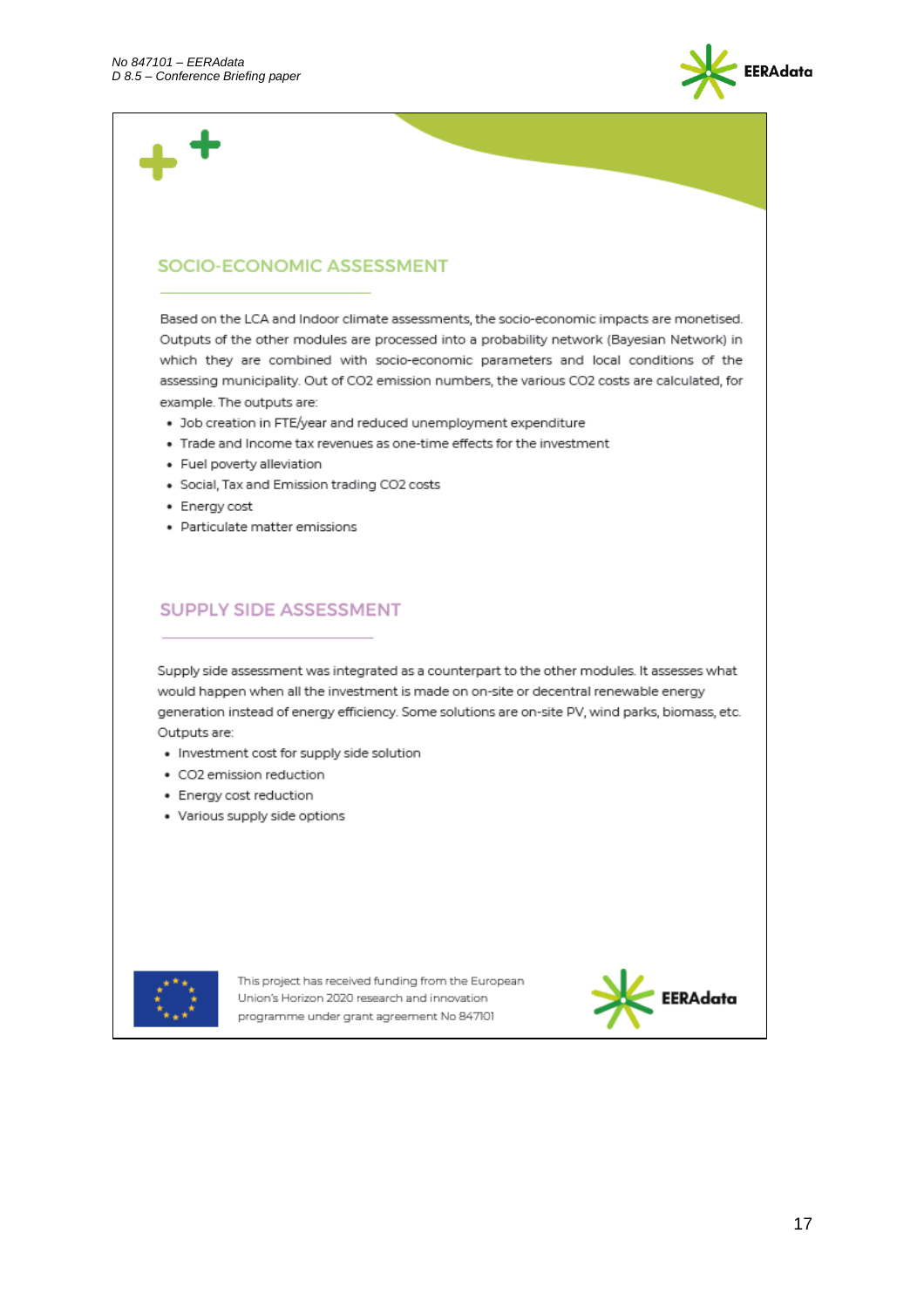

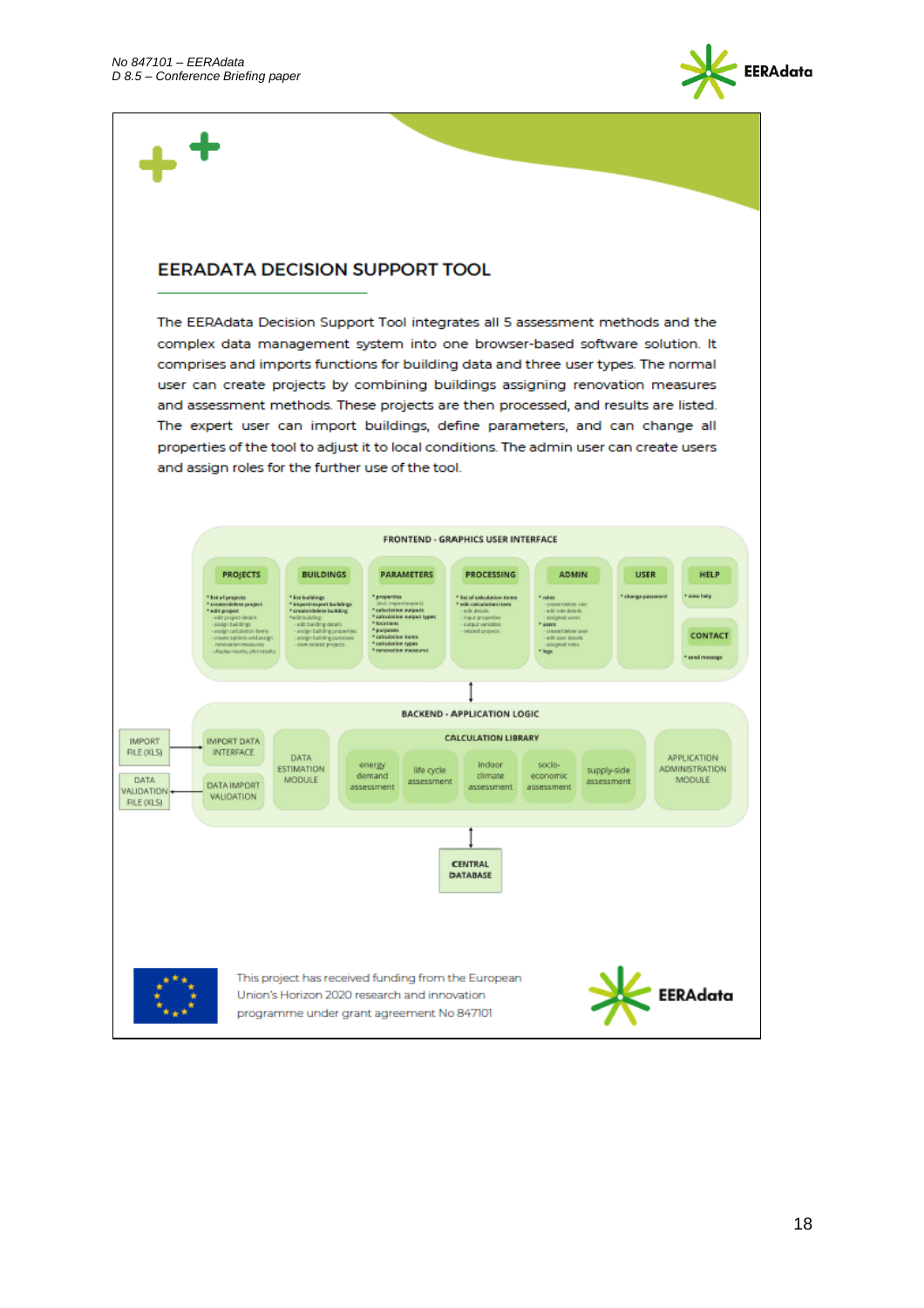

## **KEY RESULTS**

The 5 assessment modules calculate outputs for single buildings or several buildings in a batch simulation. These outputs can be sorted by the directness of impact for the planning and investing entity:

1. WITHOUT BENEFITS, ONLY ENERGY RELATED SAVINGS

- Energy cost reduction

→ Payback time: baseline

### 2. WITH WIDER SOCIO-ECONOMIC BENEFITS

- + Reduction of sick days among teachers
- + Increase of teachers' performance
- + Tax returns (income and trade tax)
- + Reduction of CO2 emission cost (Tax, Emission Trading costs)
	- → Payback time: reduction up to a factor of 5-15

#### 3. WITH SOCIETAL SOCIO-ECONOMIC BENEFITS

- + Increase of pupil performance due to higher learning performance in school
- + Reduction of sick days among pupils in schools
- + Job creation and related reduction of unemployment expenditure
- + Reduction of social CO2 emission cost

→ Payback time reduction up to a factor of 15-45



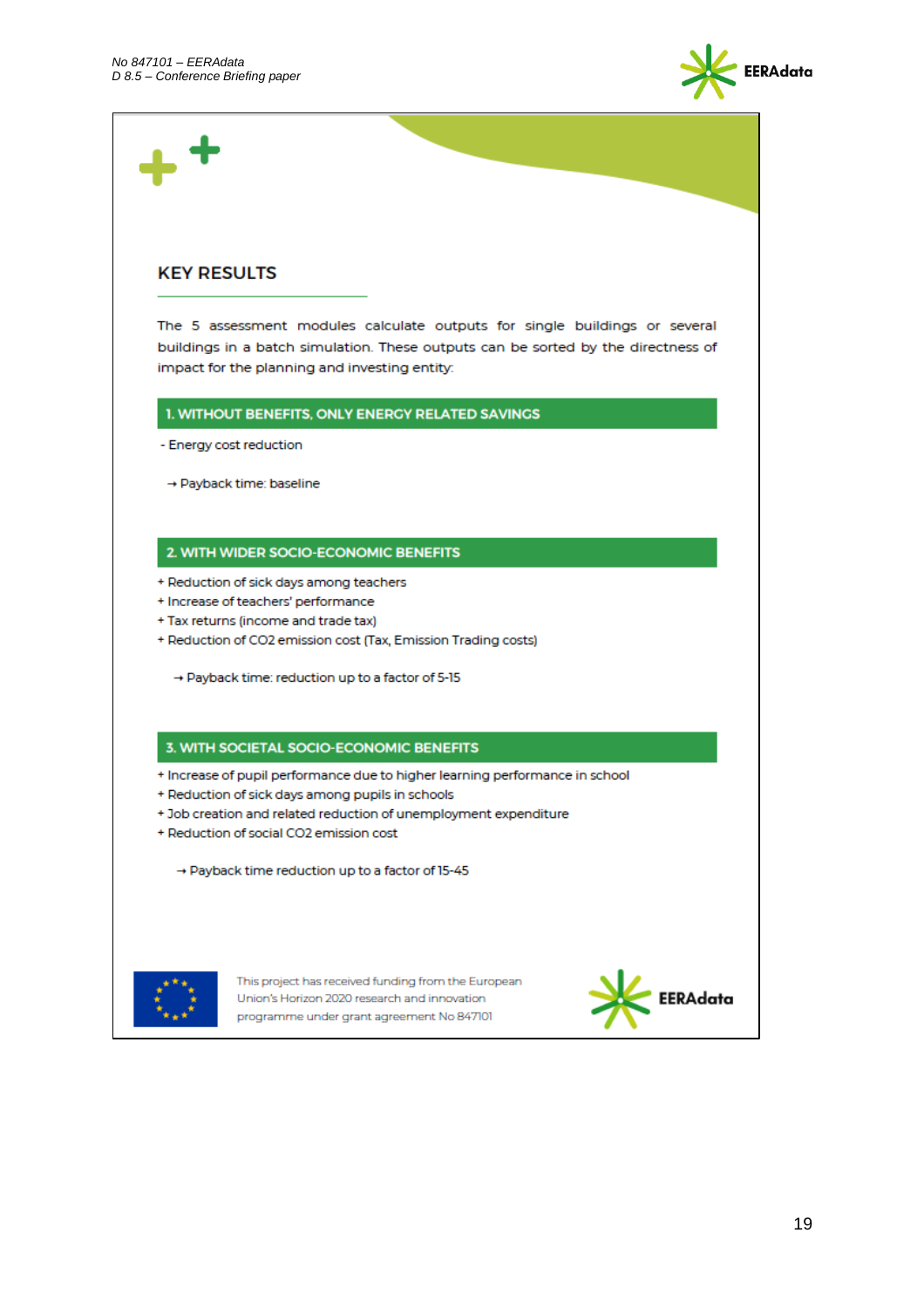

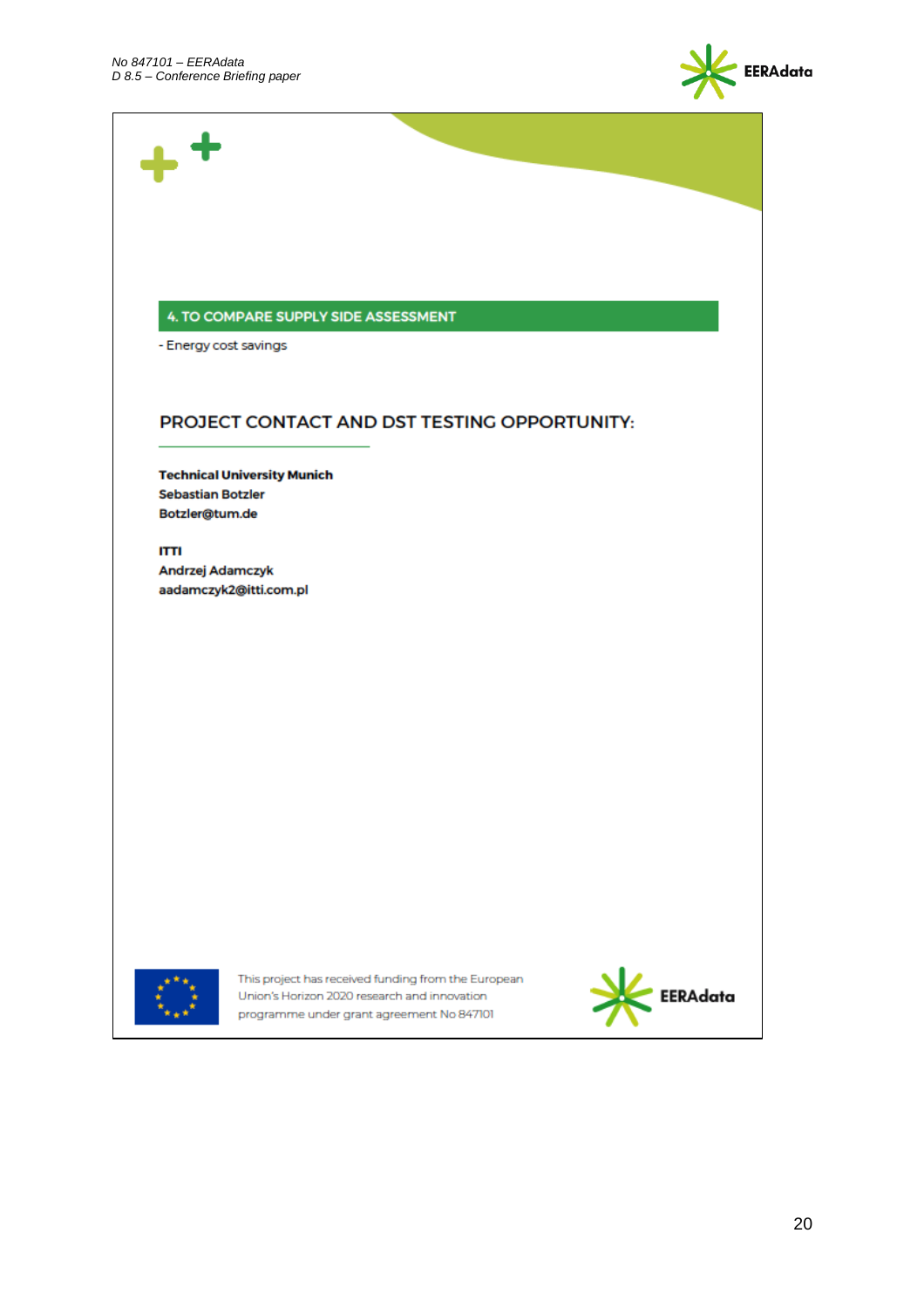# <span id="page-20-0"></span>Annex 2: Conference agenda



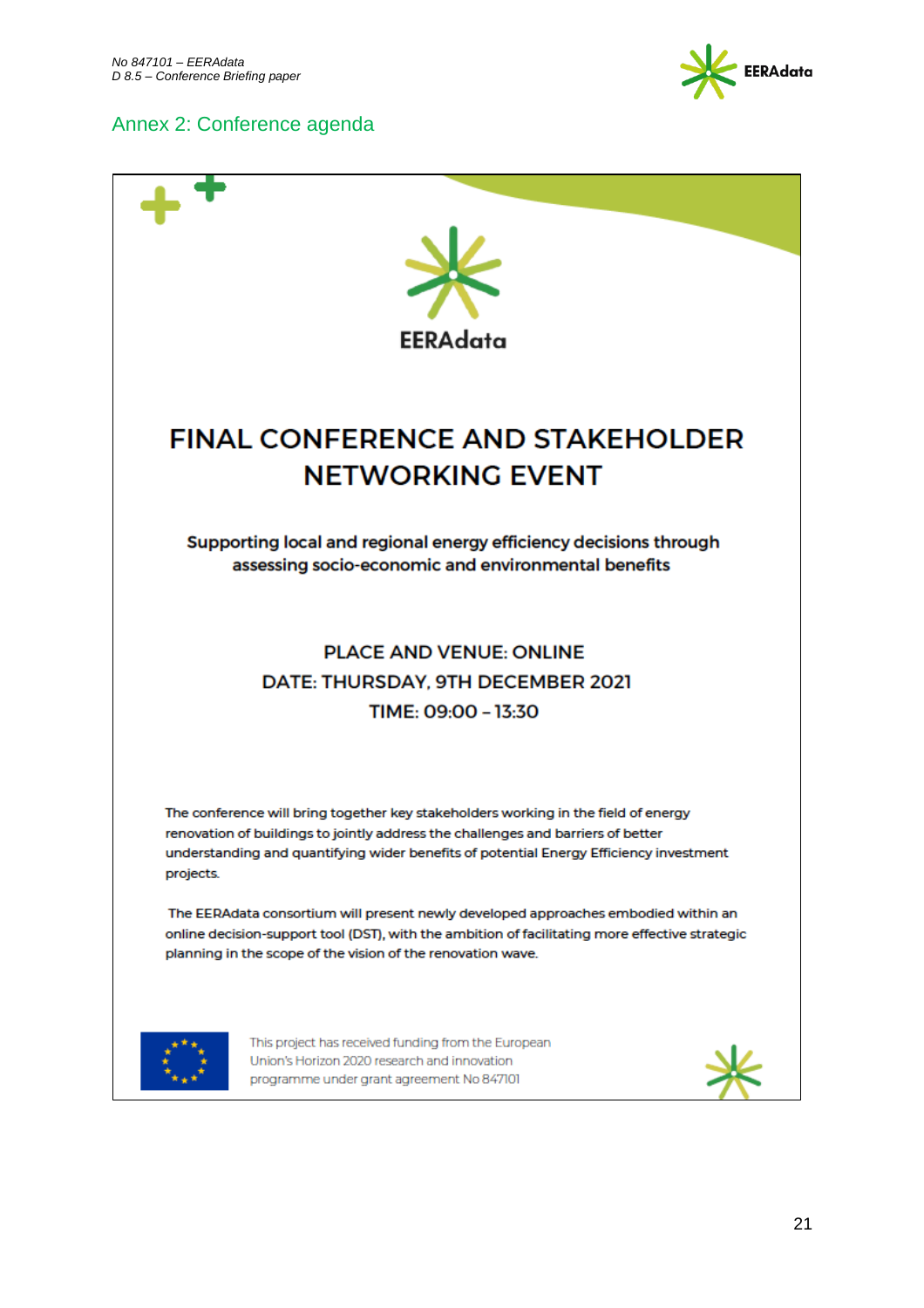

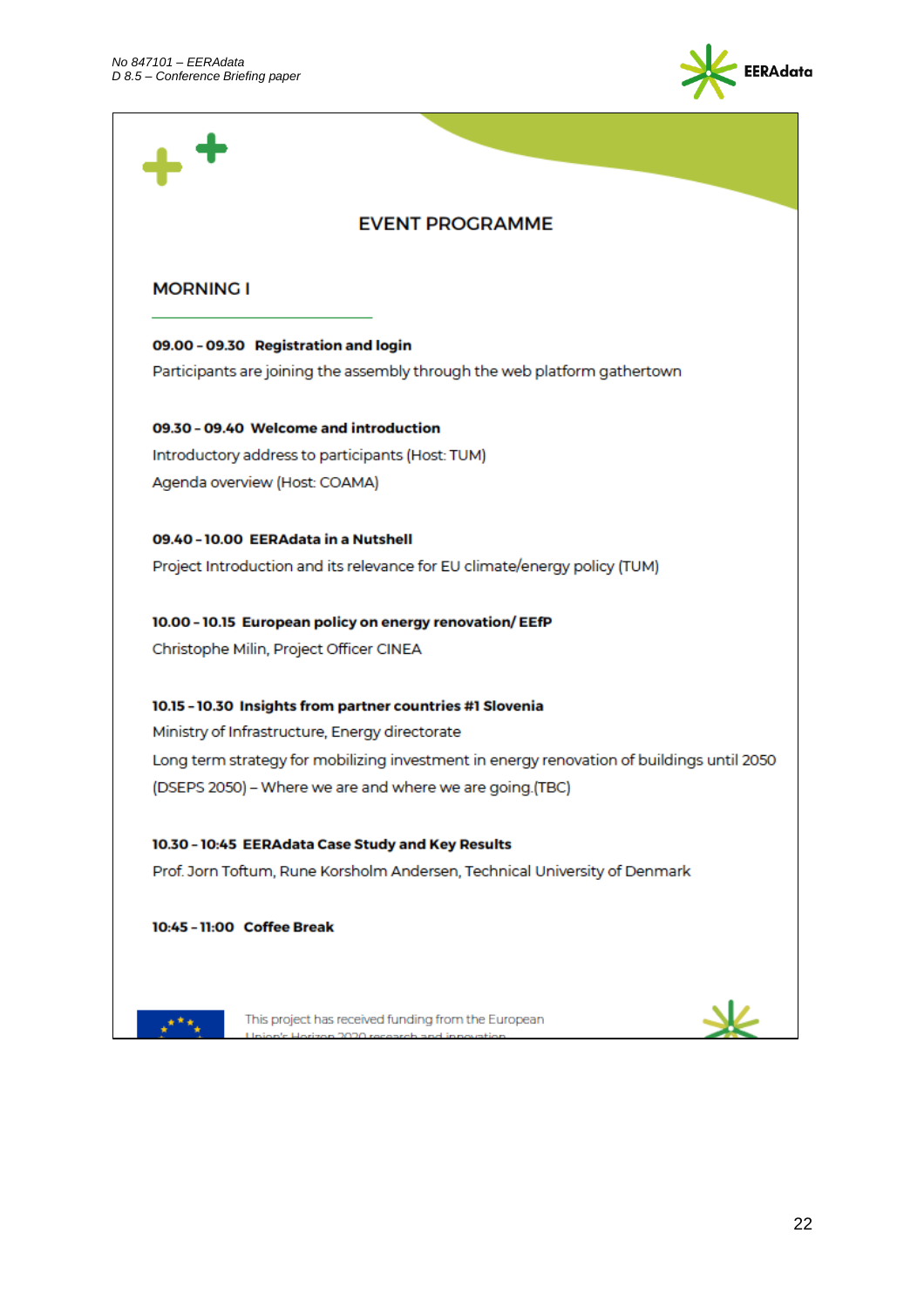